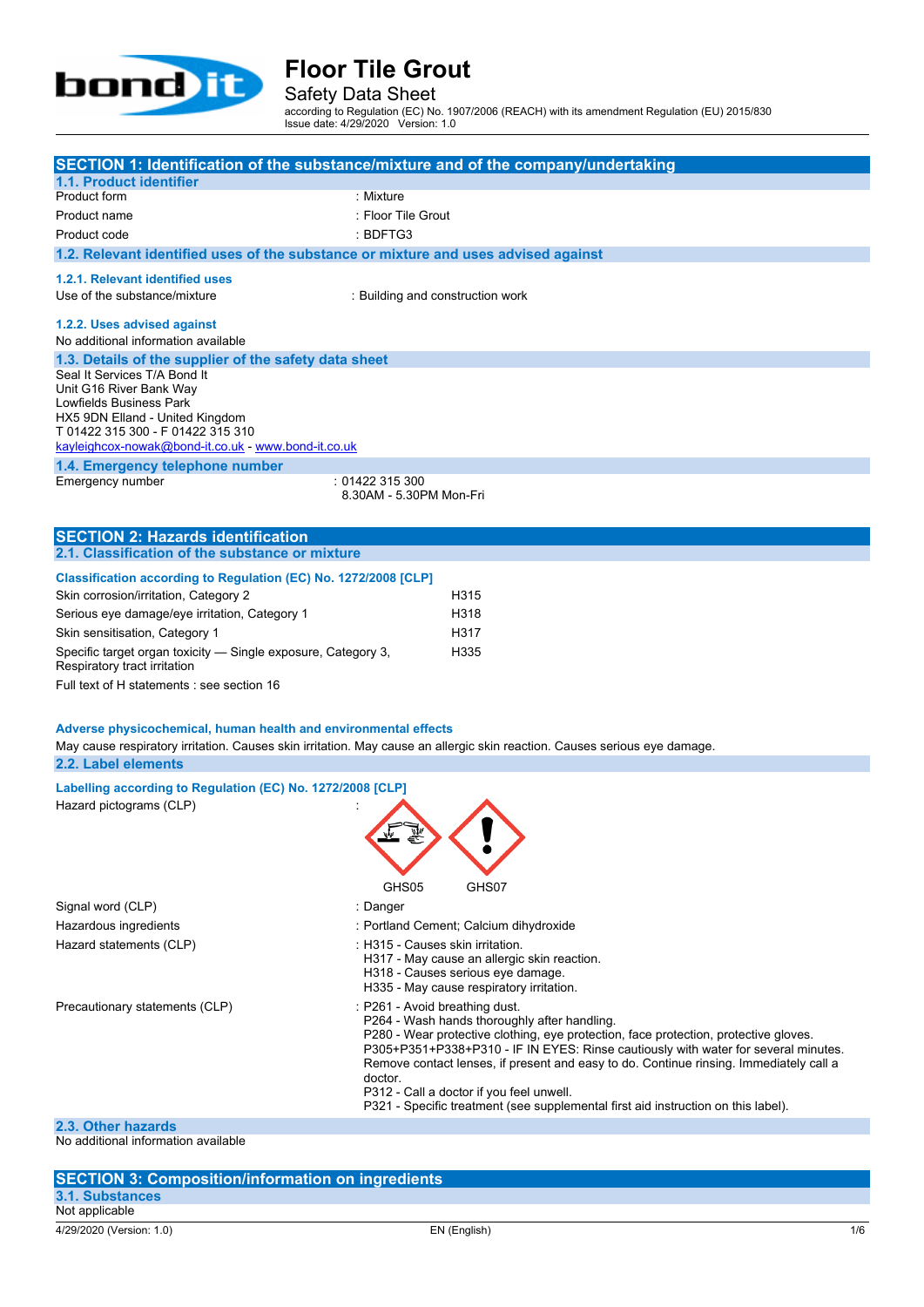## Safety Data Sheet

according to Regulation (EC) No. 1907/2006 (REACH) with its amendment Regulation (EU) 2015/830

#### **3.2. Mixtures Name Product identifier % Classification according to Regulation (EC) No. 1272/2008 [CLP]** Portland Cement (CAS-No.) 65997-15-1 (EC-No.) 266-043-4 >=30 - <50 Skin Irrit. 2, H315 Eye Dam. 1, H318 Skin Sens. 1B, H317 STOT SE 3, H335 Calcium dihydroxide (CAS-No.) 1305-62-0 (EC-No.) 215-137-3 >=1 - <10 Skin Irrit. 2, H315 Eye Dam. 1, H318 STOT SE 3, H335

Full text of H-statements: see section 16

| <b>SECTION 4: First aid measures</b>                                            |                                                                                                                                                         |  |  |  |
|---------------------------------------------------------------------------------|---------------------------------------------------------------------------------------------------------------------------------------------------------|--|--|--|
| 4.1. Description of first aid measures                                          |                                                                                                                                                         |  |  |  |
| First-aid measures general                                                      | : Call a poison center or a doctor if you feel unwell.                                                                                                  |  |  |  |
| First-aid measures after inhalation                                             | : Remove person to fresh air and keep comfortable for breathing. Call a poison center or a<br>doctor if you feel unwell.                                |  |  |  |
| First-aid measures after skin contact                                           | : Wash skin with plenty of water. Take off contaminated clothing. If skin irritation or rash<br>occurs: Get medical advice/attention.                   |  |  |  |
| First-aid measures after eye contact                                            | : Rinse cautiously with water for several minutes. Remove contact lenses, if present and<br>easy to do. Continue rinsing. Call a physician immediately. |  |  |  |
| First-aid measures after ingestion                                              | : Call a poison center or a doctor if you feel unwell.                                                                                                  |  |  |  |
| 4.2. Most important symptoms and effects, both acute and delayed                |                                                                                                                                                         |  |  |  |
| Symptoms/effects after inhalation                                               | : May cause respiratory irritation.                                                                                                                     |  |  |  |
| Symptoms/effects after skin contact                                             | : Irritation. May cause an allergic skin reaction.                                                                                                      |  |  |  |
| Symptoms/effects after eye contact                                              | : Serious damage to eyes.                                                                                                                               |  |  |  |
| 4.3. Indication of any immediate medical attention and special treatment needed |                                                                                                                                                         |  |  |  |
| Treat symptomatically.                                                          |                                                                                                                                                         |  |  |  |

| <b>SECTION 5: Firefighting measures</b>                    |                                                                                                                                             |  |  |  |
|------------------------------------------------------------|---------------------------------------------------------------------------------------------------------------------------------------------|--|--|--|
| 5.1. Extinguishing media                                   |                                                                                                                                             |  |  |  |
| Suitable extinguishing media                               | : Water spray. Dry powder. Foam.                                                                                                            |  |  |  |
| 5.2. Special hazards arising from the substance or mixture |                                                                                                                                             |  |  |  |
| Hazardous decomposition products in case of fire           | : Toxic fumes may be released.                                                                                                              |  |  |  |
| 5.3. Advice for firefighters                               |                                                                                                                                             |  |  |  |
| Protection during firefighting                             | : Do not attempt to take action without suitable protective equipment. Self-contained<br>breathing apparatus. Complete protective clothing. |  |  |  |

| <b>SECTION 6: Accidental release measures</b>                            |                                                                                                                                                              |  |  |  |
|--------------------------------------------------------------------------|--------------------------------------------------------------------------------------------------------------------------------------------------------------|--|--|--|
| 6.1. Personal precautions, protective equipment and emergency procedures |                                                                                                                                                              |  |  |  |
| 6.1.1. For non-emergency personnel                                       |                                                                                                                                                              |  |  |  |
| Emergency procedures                                                     | : Ventilate spillage area. Avoid breathing dust. Avoid contact with skin and eyes.                                                                           |  |  |  |
| 6.1.2. For emergency responders                                          |                                                                                                                                                              |  |  |  |
| Protective equipment                                                     | Do not attempt to take action without suitable protective equipment. For further information<br>refer to section 8. "Exposure controls/personal protection". |  |  |  |
| <b>6.2. Environmental precautions</b>                                    |                                                                                                                                                              |  |  |  |
| Avoid release to the environment.                                        |                                                                                                                                                              |  |  |  |
| 6.3. Methods and material for containment and cleaning up                |                                                                                                                                                              |  |  |  |
| Methods for cleaning up                                                  | : Mechanically recover the product.                                                                                                                          |  |  |  |
| Other information                                                        | : Dispose of materials or solid residues at an authorized site.                                                                                              |  |  |  |
| 6.4. Reference to other sections                                         |                                                                                                                                                              |  |  |  |
| For further information refer to section 13.                             |                                                                                                                                                              |  |  |  |

| <b>SECTION 7: Handling and storage</b> |                                                                                                                                                                                                                           |
|----------------------------------------|---------------------------------------------------------------------------------------------------------------------------------------------------------------------------------------------------------------------------|
| 7.1. Precautions for safe handling     |                                                                                                                                                                                                                           |
| Precautions for safe handling          | : Use only outdoors or in a well-ventilated area. Avoid breathing dust. Avoid contact with skin<br>and eyes. Wear personal protective equipment.                                                                          |
| Hygiene measures                       | : Wash contaminated clothing before reuse. Contaminated work clothing should not be<br>allowed out of the workplace. Do not eat, drink or smoke when using this product. Always<br>wash hands after handling the product. |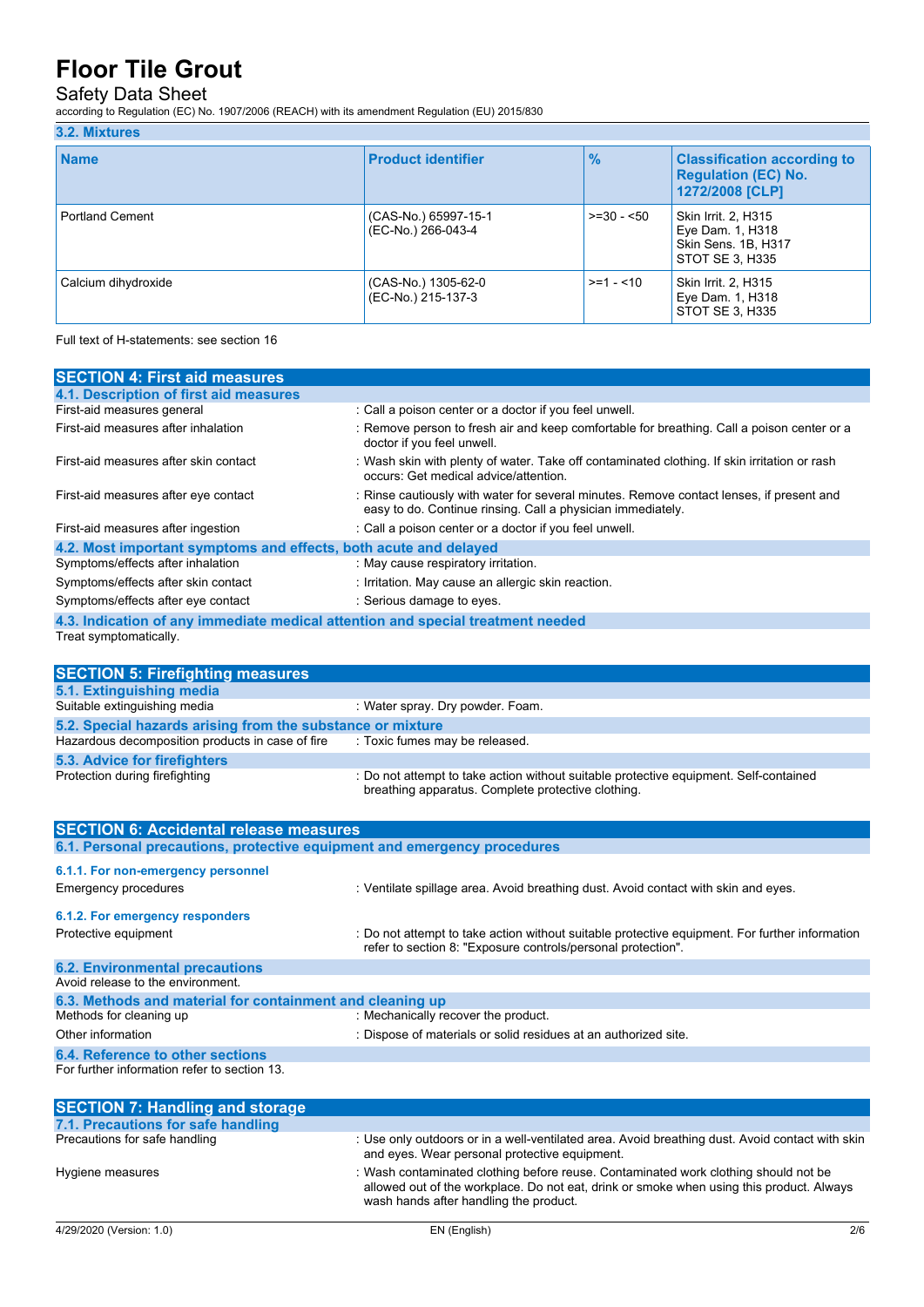### Safety Data Sheet

according to Regulation (EC) No. 1907/2006 (REACH) with its amendment Regulation (EU) 2015/830

**7.2. Conditions for safe storage, including any incompatibilities** : Store locked up. Store in a well-ventilated place. Keep container tightly closed. Keep cool.

**7.3. Specific end use(s)**

No additional information available

| <b>SECTION 8: Exposure controls/personal protection</b>                  |                    |  |  |
|--------------------------------------------------------------------------|--------------------|--|--|
| 8.1. Control parameters                                                  |                    |  |  |
| <b>Portland Cement (65997-15-1)</b>                                      |                    |  |  |
| <b>United Kingdom - Occupational Exposure Limits</b>                     |                    |  |  |
| WEL TWA (mg/m <sup>3</sup> )<br>10 mg/m <sup>3</sup> inhalable dust      |                    |  |  |
| Calcium dihydroxide (1305-62-0)                                          |                    |  |  |
| <b>United Kingdom - Occupational Exposure Limits</b>                     |                    |  |  |
| WEL TWA (mg/m <sup>3</sup> )                                             | $5 \text{ mg/m}^3$ |  |  |
| 8.2. Exposure controls                                                   |                    |  |  |
| Appropriate engineering controls:                                        |                    |  |  |
| Ensure good ventilation of the work station.                             |                    |  |  |
| Hand protection:                                                         |                    |  |  |
| Protective gloves                                                        |                    |  |  |
| Eye protection:                                                          |                    |  |  |
| Safety glasses                                                           |                    |  |  |
| Skin and body protection:                                                |                    |  |  |
| Wear suitable protective clothing                                        |                    |  |  |
| <b>Respiratory protection:</b>                                           |                    |  |  |
| In case of insufficient ventilation, wear suitable respiratory equipment |                    |  |  |

#### **Environmental exposure controls:**

Avoid release to the environment.

| <b>SECTION 9: Physical and chemical properties</b>         |                     |  |  |  |
|------------------------------------------------------------|---------------------|--|--|--|
| 9.1. Information on basic physical and chemical properties |                     |  |  |  |
| Physical state                                             | : Solid             |  |  |  |
| Colour                                                     | : Grey.             |  |  |  |
| Odour                                                      | : slight.           |  |  |  |
| Odour threshold                                            | : No data available |  |  |  |
| pH                                                         | : No data available |  |  |  |
| Relative evaporation rate (butylacetate=1)                 | : No data available |  |  |  |
| Melting point                                              | : No data available |  |  |  |
| Freezing point                                             | : Not applicable    |  |  |  |
| Boiling point                                              | : No data available |  |  |  |
| Flash point                                                | : Not applicable    |  |  |  |
| Auto-ignition temperature                                  | : Not applicable    |  |  |  |
| Decomposition temperature                                  | : No data available |  |  |  |
| Flammability (solid, gas)                                  | : Non flammable.    |  |  |  |
| Vapour pressure                                            | : No data available |  |  |  |
| Relative vapour density at 20 °C                           | : No data available |  |  |  |
| Relative density                                           | : No data available |  |  |  |
| Solubility                                                 | : No data available |  |  |  |
| Log Pow                                                    | : No data available |  |  |  |
| Viscosity, kinematic                                       | : No data available |  |  |  |
| Viscosity, dynamic                                         | : No data available |  |  |  |
| Explosive properties                                       | : No data available |  |  |  |
| Oxidising properties                                       | : No data available |  |  |  |
| <b>Explosive limits</b>                                    | : Not applicable    |  |  |  |
|                                                            |                     |  |  |  |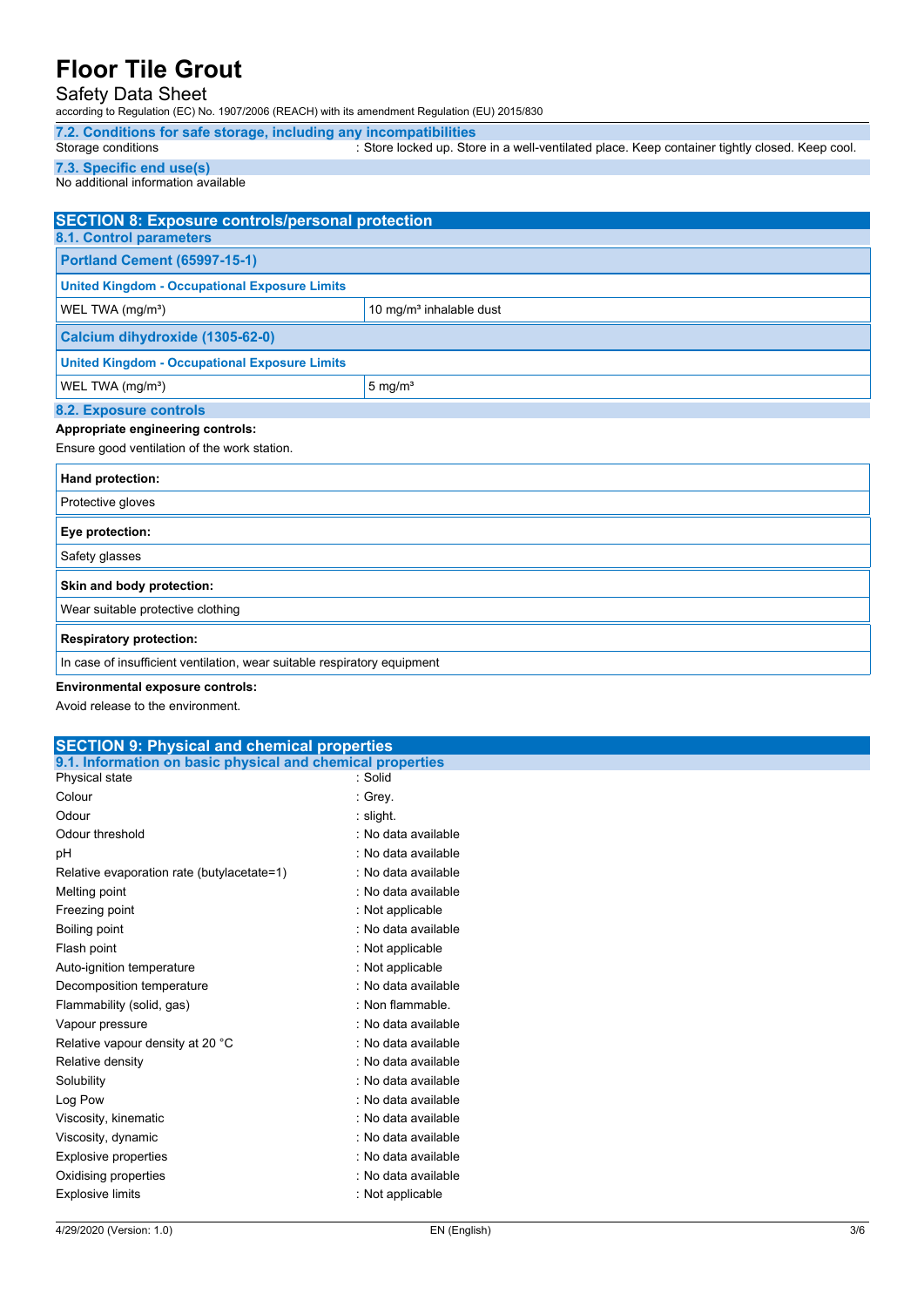### Safety Data Sheet

according to Regulation (EC) No. 1907/2006 (REACH) with its amendment Regulation (EU) 2015/830

### **9.2. Other information**

No additional information available

# **SECTION 10: Stability and reactivity**

#### **10.1. Reactivity**

The product is non-reactive under normal conditions of use, storage and transport. **10.2. Chemical stability** Stable under normal conditions. **10.3. Possibility of hazardous reactions** No dangerous reactions known under normal conditions of use. **10.4. Conditions to avoid** None under recommended storage and handling conditions (see section 7). **10.5. Incompatible materials**

No additional information available

**10.6. Hazardous decomposition products**

Under normal conditions of storage and use, hazardous decomposition products should not be produced.

| <b>SECTION 11: Toxicological information</b> |  |  |  |  |
|----------------------------------------------|--|--|--|--|
|                                              |  |  |  |  |
| : Not classified                             |  |  |  |  |
| : Not classified                             |  |  |  |  |
| : Not classified                             |  |  |  |  |
| : Causes skin irritation.                    |  |  |  |  |
| : Causes serious eye damage.                 |  |  |  |  |
| : May cause an allergic skin reaction.       |  |  |  |  |
| : Not classified                             |  |  |  |  |
| : Not classified                             |  |  |  |  |
| : Not classified                             |  |  |  |  |
| : May cause respiratory irritation.          |  |  |  |  |
| : Not classified                             |  |  |  |  |
| : Not classified                             |  |  |  |  |
|                                              |  |  |  |  |

| <b>SECTION 12: Ecological information</b>                    |                                                                                                                            |
|--------------------------------------------------------------|----------------------------------------------------------------------------------------------------------------------------|
| 12.1. Toxicity                                               |                                                                                                                            |
| Ecology - general                                            | : The product is not considered harmful to aguatic organisms nor to cause long-term<br>adverse effects in the environment. |
| Hazardous to the aquatic environment, short-term<br>(acute)  | : Not classified                                                                                                           |
| Hazardous to the aquatic environment, long-term<br>(chronic) | : Not classified                                                                                                           |
| 12.2. Persistence and degradability                          |                                                                                                                            |
| No additional information available                          |                                                                                                                            |
| 12.3. Bioaccumulative potential                              |                                                                                                                            |
| No additional information available                          |                                                                                                                            |
| 12.4. Mobility in soil                                       |                                                                                                                            |
| No additional information available                          |                                                                                                                            |
| 12.5. Results of PBT and vPvB assessment                     |                                                                                                                            |
| No additional information available                          |                                                                                                                            |
| 12.6. Other adverse effects                                  |                                                                                                                            |
| No additional information available                          |                                                                                                                            |

| SECTION 13: Disposal considerations |                                                                                               |
|-------------------------------------|-----------------------------------------------------------------------------------------------|
| 13.1. Waste treatment methods       |                                                                                               |
| Waste treatment methods             | : Dispose of contents/container in accordance with licensed collector's sorting instructions. |

| <b>SECTION 14: Transport information</b>         |                |                |                |                |  |
|--------------------------------------------------|----------------|----------------|----------------|----------------|--|
| In accordance with ADR / RID / IMDG / IATA / ADN |                |                |                |                |  |
| <b>ADR</b>                                       | <b>IMDG</b>    | <b>IATA</b>    | <b>ADN</b>     | <b>RID</b>     |  |
| 14.1. UN number                                  |                |                |                |                |  |
| Not applicable                                   | Not applicable | Not applicable | Not applicable | Not applicable |  |
| 4/29/2020 (Version: 1.0)                         |                | EN (English)   |                | 4/6            |  |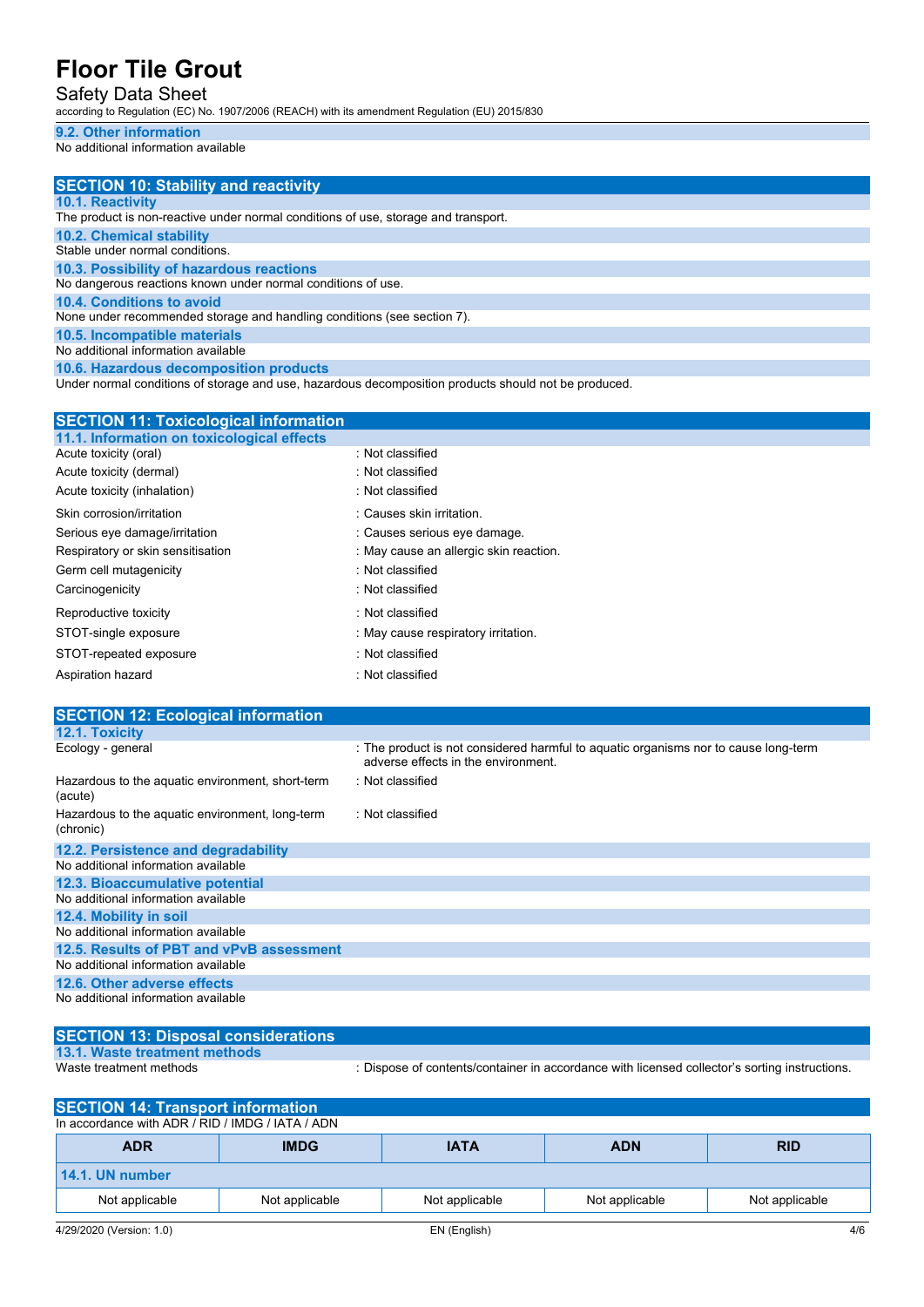# Safety Data Sheet

according to Regulation (EC) No. 1907/2006 (REACH) with its amendment Regulation (EU) 2015/830

| 14.2. UN proper shipping name          |                |                |                |                |  |
|----------------------------------------|----------------|----------------|----------------|----------------|--|
| Not applicable                         | Not applicable | Not applicable | Not applicable | Not applicable |  |
| 14.3. Transport hazard class(es)       |                |                |                |                |  |
| Not applicable                         | Not applicable | Not applicable | Not applicable | Not applicable |  |
| 14.4. Packing group                    |                |                |                |                |  |
| Not applicable                         | Not applicable | Not applicable | Not applicable | Not applicable |  |
| <b>14.5. Environmental hazards</b>     |                |                |                |                |  |
| Not applicable                         | Not applicable | Not applicable | Not applicable | Not applicable |  |
| No supplementary information available |                |                |                |                |  |
| 14.6. Special precautions for user     |                |                |                |                |  |

## **Overland transport**

Not applicable

**Transport by sea**

Not applicable

**Air transport**

Not applicable

**Inland waterway transport**

Not applicable

**Rail transport**

Not applicable

**14.7. Transport in bulk according to Annex II of Marpol and the IBC Code**

Not applicable

#### **SECTION 15: Regulatory information**

**15.1. Safety, health and environmental regulations/legislation specific for the substance or mixture**

#### **15.1.1. EU-Regulations**

Contains no REACH substances with Annex XVII restrictions

Contains no substance on the REACH candidate list

Contains no REACH Annex XIV substances

Contains no substance subject to Regulation (EU) No 649/2012 of the European Parliament and of the Council of 4 July 2012 concerning the export and import of hazardous chemicals.

Contains no substance subject to Regulation (EU) No 2019/1021 of the European Parliament and of the Council of 20 June 2019 on persistent organic pollutants

#### **15.1.2. National regulations**

#### No additional information available

#### **15.2. Chemical safety assessment**

No chemical safety assessment has been carried out

### **SECTION 16: Other information**

| Full text of H- and EUH-statements: |                                                                                            |
|-------------------------------------|--------------------------------------------------------------------------------------------|
| Eye Dam. 1                          | Serious eye damage/eye irritation, Category 1                                              |
| Skin Irrit. 2                       | Skin corrosion/irritation, Category 2                                                      |
| Skin Sens, 1B                       | Skin sensitisation, category 1B                                                            |
| STOT SE3                            | Specific target organ toxicity — Single exposure, Category 3, Respiratory tract irritation |
| H315                                | Causes skin irritation.                                                                    |
| H317                                | May cause an allergic skin reaction.                                                       |
| H318                                | Causes serious eye damage.                                                                 |
| H335                                | May cause respiratory irritation.                                                          |

SDS EU (REACH Annex II)